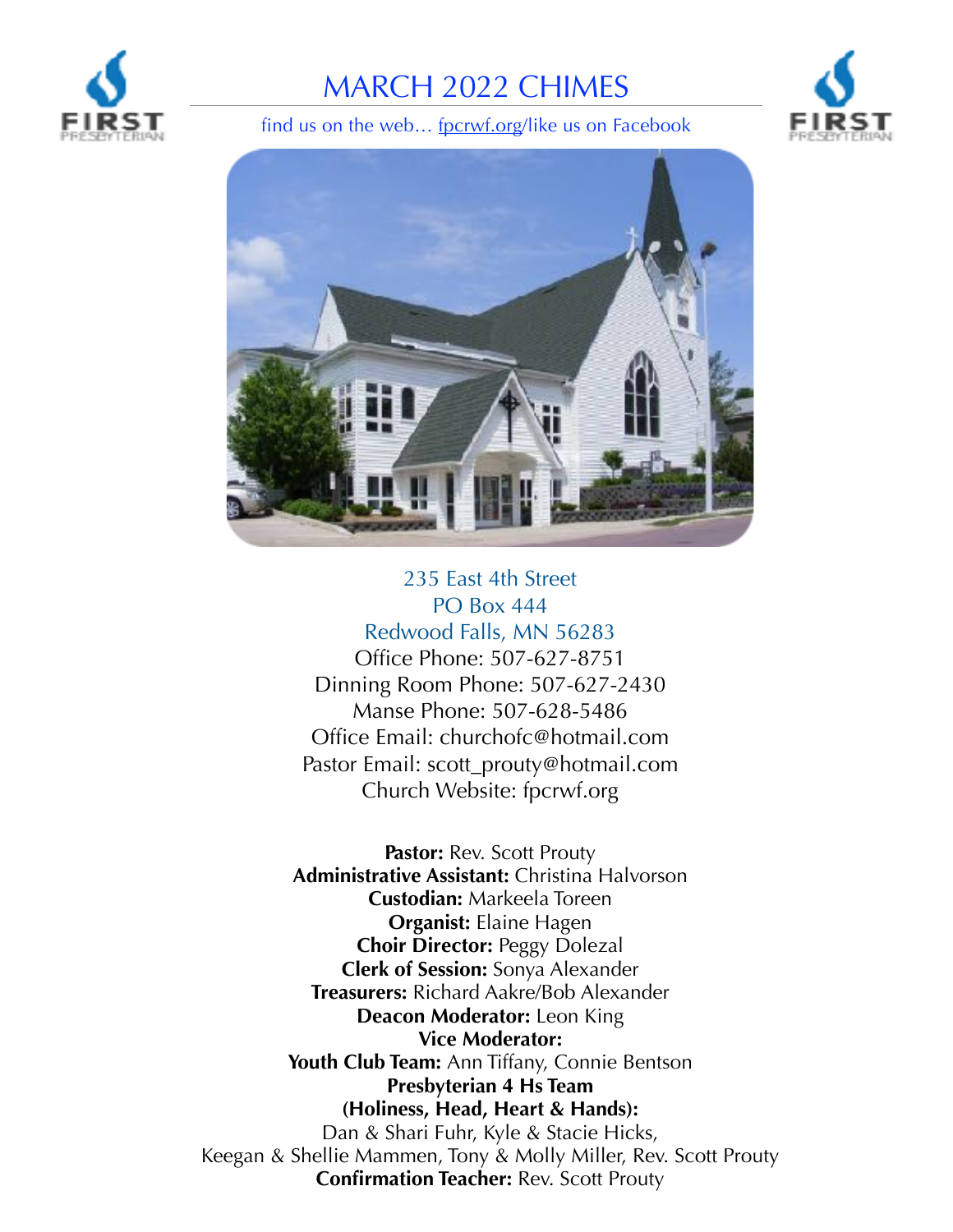## **March**

| <b>Sunday</b>                                                                                                                            | <b>Monday</b>                                                        | <b>Tuesday</b>                            | Wednesday                                                                                                           | <b>Thursday</b>                                               | <b>Friday</b>                                     | <b>Saturday</b> |
|------------------------------------------------------------------------------------------------------------------------------------------|----------------------------------------------------------------------|-------------------------------------------|---------------------------------------------------------------------------------------------------------------------|---------------------------------------------------------------|---------------------------------------------------|-----------------|
|                                                                                                                                          |                                                                      | *Pastor: Visits<br>*Committee<br>Meetings | $\overline{2}$<br>*Bible Study<br>*Piecemakers<br>*Youth Club<br>*Confirmation<br>*Ash Wednesday<br>Service<br>*4Hs | 3<br>*Pastor: Zoom<br>Meeting<br>*Pastor: Visits              | 4<br>*Pastor: Visit                               | 5               |
| 6<br>*Sunday School<br>*Choir Practice<br>*Worship-HC<br>*Packing<br>Weekend Food<br>Bags<br>*Session/<br>Congregation<br>Listening Time | $\overline{7}$<br>*Pastor: Rotary<br>Meeting                         | 8                                         | 9<br>*Bible Study<br>*Youth Club<br>*Confirmation<br>*4Hs                                                           | 10<br>*Pastor: Visits<br>*Deacon<br>Meeting                   | 11<br>*Pastor: Dollars<br>for Scholars<br>Meeting | 12              |
| 13<br>*Sunday School<br>*Choir Practice<br>*Worship-<br><b>Baptisms</b>                                                                  | 14<br>*Pastor: Rotary<br><b>Board Meeting</b><br>*Session<br>Meeting | 15<br>*Pastor: Visit                      | 16<br>*Bible Study<br>*Piecemakers<br>*Youth Club<br>*Confirmation<br>*4Hs                                          | 17<br><b>Chimes Deadline</b><br>*Pastor: Visits               | 18                                                | 19              |
| 20<br>*Sunday School<br>*Choir Practice<br>*Worship<br>*Packing<br>Weekend Food<br><b>Bags</b>                                           | 21<br>*Pastor: Good<br>Friday Planning<br>Meeting                    | 22<br>*Pastor: Visits                     | 23<br>*Bible Study<br>*Youth Club<br>*Confirmation<br>*4Hs                                                          | 24<br>*Pastor: Visits<br>*Pastor: SEI<br><b>Board Meeting</b> | 25                                                | 26              |
| 27<br>*Sunday School<br>*Choir Practice<br>*Worship                                                                                      | 28                                                                   | 29                                        | 30<br>*Bible Study<br>*Pastor: Visits<br>*Youth Club<br>*Confirmation<br>*4Hs                                       | 31                                                            |                                                   |                 |

We're looking for a few good people to be out next "Imagination Angel". Will you donate, so a child in our area can receive a story book each month until they enter Kindergarten? It only takes \$30 to bless a child for one year with the gift of reading. You can mail donations to "Imagination Library - FPC", PO Box 444, RWF, MN or give online at<https://donate.imaginationlibrary.com/>

(Make sure to designate Redwood Area to receive your donation).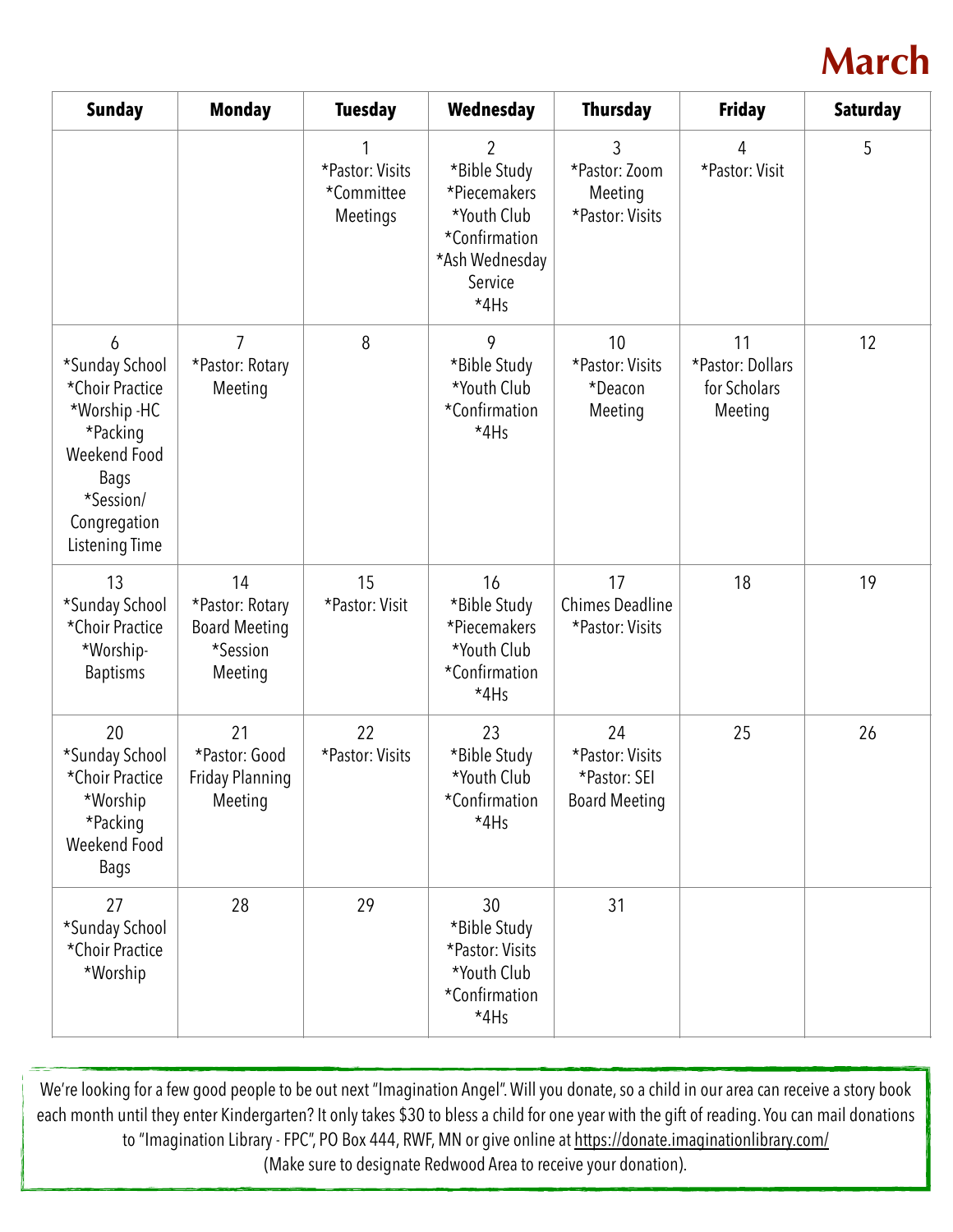#### **A Season of Preparation**

Lent is a period of forty days that Christians observe every year just before Easter. The Lenten season begins on a day known as Ash Wednesday (about six weeks before Easter) and continues until Easter Sunday, not counting the Sundays in between, as they are still considered days of celebration.

The word "lent" comes from a Saxon word that meant "length." It originally referred to the springtime season in the Northern Hemisphere when the days were lengthening and signs of new life were appearing.

Lent is meant to be a time of reflection and repentance before the celebrations of Holy Week. For centuries, Christians have commemorated Jesus' crucifixion on Good Friday and his subsequent resurrection from the grave on Easter Sunday.

Christians believe that Jesus' death on the cross provides forgiveness of the sins of anyone who asks for it. And Jesus' victory over death gives anyone who believes in him a joyful hope for a new life, a restored relationship with God and eternal life in heaven.

Thus, early Christians developed the season of Lent as a time of preparation in order to experience the full meaning of Good Friday and Easter Sunday every year. Just as people carefully prepare for big events in their personal lives—a wedding, the birth of a child, or a graduation—Lent invites people of faith to make their hearts ready to remember Jesus' death, commemorate his sacrifice, and celebrate his resurrection.

Remember to attend worship services on these important dates. Our Ash Wednesday Service is on March 2, at 7 pm, our Maundy Thursday service is April 14, at 7 pm, our community Good Friday service will be held at our church this year, on April 15, at 12:05 pm, and our Easter Service is on April 17, at 10:15 am.

During Lent spend more time reading your Bible, join our Wednesday 7 am Bible Study, spend more time in prayer, fast, give up your favorite television show or favorite snack food item, give up something you love to do and spend that time mediating on scripture or reading a devotion. Take these forty days to get closer to God.

Lenten Blessings to you! In Christ's love, Pastor Scott Prouty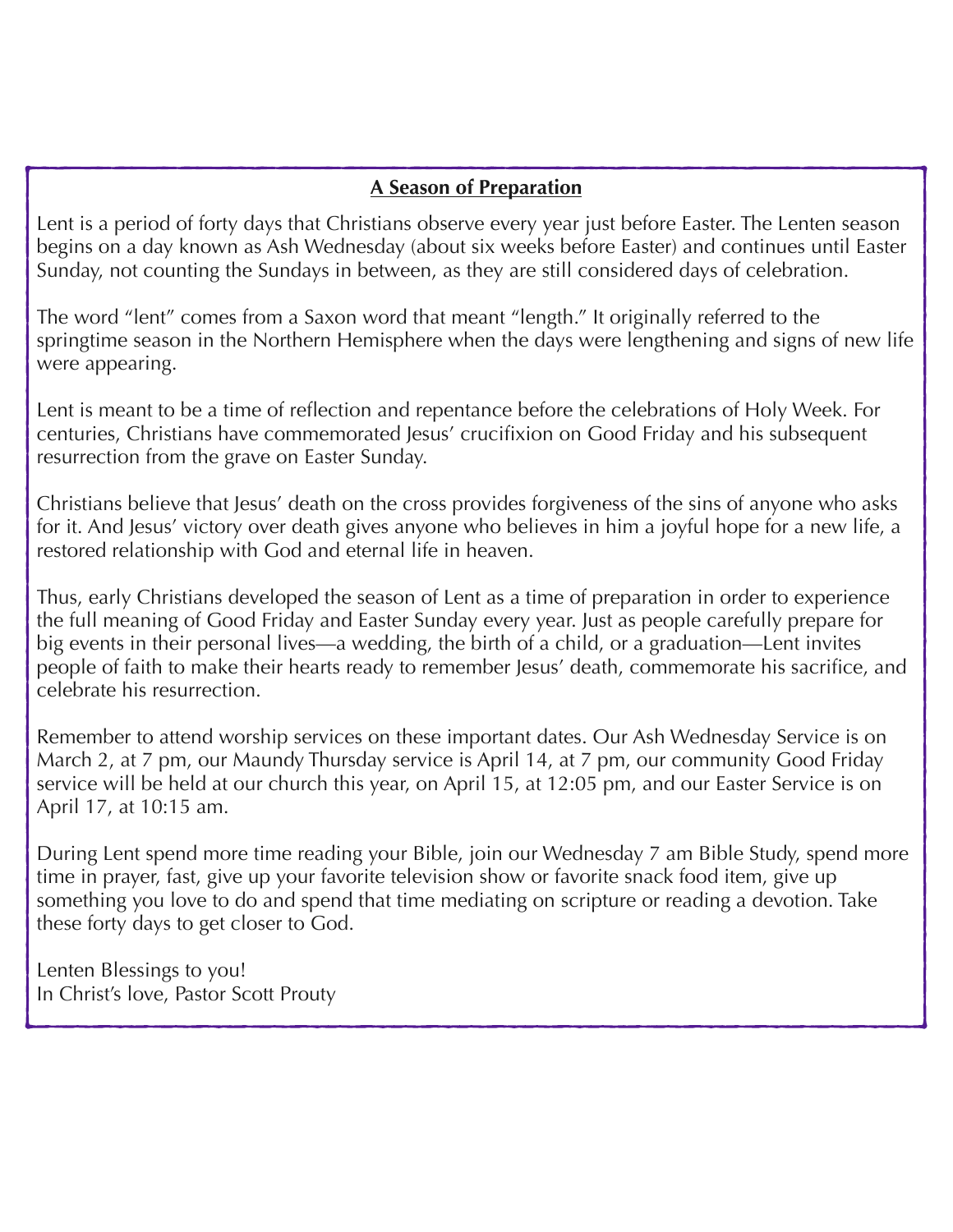#### **Pastor's Visitation Schedule**

Here is the pastor's home and nursing home visitation schedule for the months of March and April. If the pastor is unable to meet due to unforeseen circumstances, you will

be notified. **If you are unable to meet at the designated time, please let the pastor know as soon as possible** so other arrangements may be made. You may call his home phone at 627-5486 or cell phone at 640-1369. Thank you!

#### **March On March 1, Pastor Scott Visits:**

Janean McKay at 11:00 am Ardis Alexander at 2:00 pm Bunny Nolting & Dorothy Symes at 3:00 pm Doreen Steenblock at 4:00 pm

#### **On March 3, Pastor Scott Visits:**

Bob Nolting at 2:00 pm Joyce McKay at 2:30 pm Millie Bunting at 3:00 pm John & Sue Tiffany at 3:45 pm

#### **On March 4, Pastor Scott Visits:** Lucille Byram

#### **On March 10, Pastor Scott Visits:**

Rosemary Bennett at 9:30 am Wayne Mann at 11:00 am Merlin Goudy at Noon Gary & Jenifer Hindt at 1:30 pm

**On March 15, Pastor Scott Visits:** Jeanette Kotval at 2:00 pm

#### **On March 17, Pastor Scott Visits:**

Judy Curtis at 9:00 am Lois Davis at 10:00 am Lee & Diane Davis at 11:00 am Richard & Diane Aakre at 2:00 pm Butch & Faythe Amberg at 3:30 pm

#### **On March 22, Pastor Scott Visits:**

Ralph Revier at 9:00 am Patty Rohne at 10:00 am Pam Iverson at 11:00 am Todd & Kathy Peterson at 2:00 pm Dan Tiffany at 3:30 pm

#### **On March 24, Pastor Scott Visits:**

Rick & Fran Hauge at 9:00 am Leon & Sharon King at 10:30 pm Sally Dording at 2:00 pm Scott & Joyce Goodyear at 3:30 pm

#### **On March 30, Pastor Scott Visits:**

Drew Osborne at 9:00 am Joleen MacHolda at 10:00 am Scott & Laura Kohler at 11:00 am Mark & Dorie Oja at 2:00 pm Gerry Patten at 3:30 pm

#### **April**

**On April 7, Pastor Scott takes Holy Communion to:** Ardis Alexander at 9:00 am **Pastor Scott Visits:** Barb Brown at 9:30 am **Pastor Scott takes Holy Communion to:** Dorothy Symes & Bunny Nolting at 11:00 am Bob Nolting at 2:00 pm Joyce McKay at 2:30 pm Millie Bunting at 3:00 pm John & Sue Tiffany at 3:45 pm

#### **On April 26, Pastor Scott takes Holy Communion to:**

Rosemary Bennett at 9:30 pm Sally Dording at 2:00 pm **Pastor Scott Visits:** Ralph Revier at 3:00 pm Janean McKay at 4:00 pm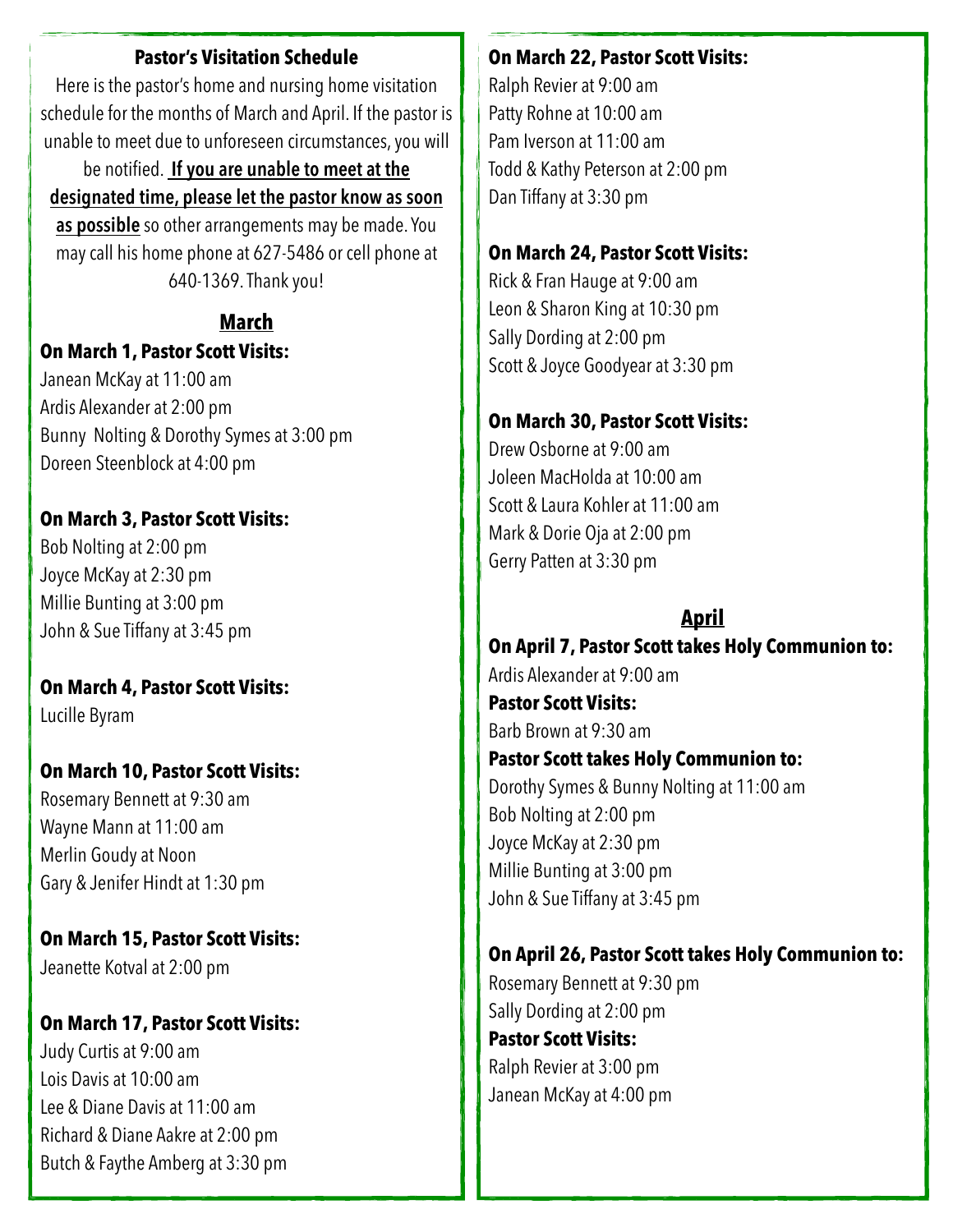**March Ushers:** Head Usher Mark Oja Butch & Faythe Amberg, Troy Amberg, Leon King, David Danielson, Rick Kramer, Jerilyn Kodet, Ryan, Lindsey & Knox Kramer

**April Ushers:** Head Usher Scott Kohler Laura Kohler, Bob Kaupang, Nancy Miller, Shane & JoAnne Carroll, Nick & Katherine Brozek, Don & Lorrie Quinn

**March Communion Servers:** Ruling Elder Dave Danielson, Laura Kohler, Leon King, Julie Fiala, Dan Alexander, Nick Brozek, Katherine Brozek

**April Communion Servers:** Ruling Elder Nick Brozek, San Alexander, Shari Fuhr, Katherine Brozek, Nancy Miller, Laura Kohler, Scott Kohler

**Please NOTE ALL of the lists on this page… Birthdays, Ushers, Greeters & Communion Servers… If you (or a family member) would like to be removed from any of these, let the church office know! Thank you!**

#### **March Greeters**

Deacon of the Month: Laura Kohler 3/6: Winston & Roșie Venable/Rick & Denise Siegfried 3/13: Dan Tiffany/Nick & Katherine Brozek 3/20: Nathan Jacobson/Matt & Kimary Tiffany 3/27: Jim Palmer/Patty Rohne

#### **April Greeters**

Deacon of the Month: Shari Fuhr 4/3: Merlin Goudy/Kim McKay 4/10: Larry & Sue Wessels/Don & Lorrie Quinn 4/17: Shelby Enright/Julie Rienstra 4/24: Nikki VanderLinden/Brenda Johnson

#### **Elders**

Class of 2022 Class of 2023 Class of 2024 Nancy Miller Sonya Alexander Dave Danielson Michael Joldersma Deb Hess Nick Brozek Drew Osborne Molly Miller Nathan Stephens

Leon King

#### **Board of Deacons**

Kathy Peterson Julie Fiala Shair Fuhr

Class of 2022 Class of 2023 Class of 2024 Karen Speros Dan Tiffany Scott Goodyear Rhonda Joldersma<br>
Dan Alexander Katherine Brozek **Laura Kohler** 

#### **March Birthdays**

1st - Logan Moore, Jacob Gertsema, Sydney Gertsema, Kaden Hicks 2nd - Deidra Zaske 3rd - Stephanie Klavetter, Denise Kaupang, Alex Tiffany 7th - Matthew Prouty, Sally Dording 8th - Kim Becklund 9th - Becky Bruns, Doreen Steenblock 10th - Rachel Karnitz 11th - Stephen Dording, Pam Iverson, Ryan Rohlik 13th - Amber Rohlik, Rhys Meyers, Jackson Plotz 14th - Dan Kohler, Janean McKay, Courtney Siegfried 15th - Fred Bloedow, Tart Steinkrans, TJ Juell, Fran Hauge 16th - Ella Fuhr, Stacie Hicks, Derek VanderLinden 18th - Diane Aakre 21st - Beau Stough 22nd - Jonathan Sweetman 24th - Aubrie Milhausen 25th - Simon Danielson 27th - Brenda Becklund

#### **Anniveraries**

19th - Jenny & Mark Janen 22nd - Kyle & Stacie Hicks Don & Lorrie Quinn